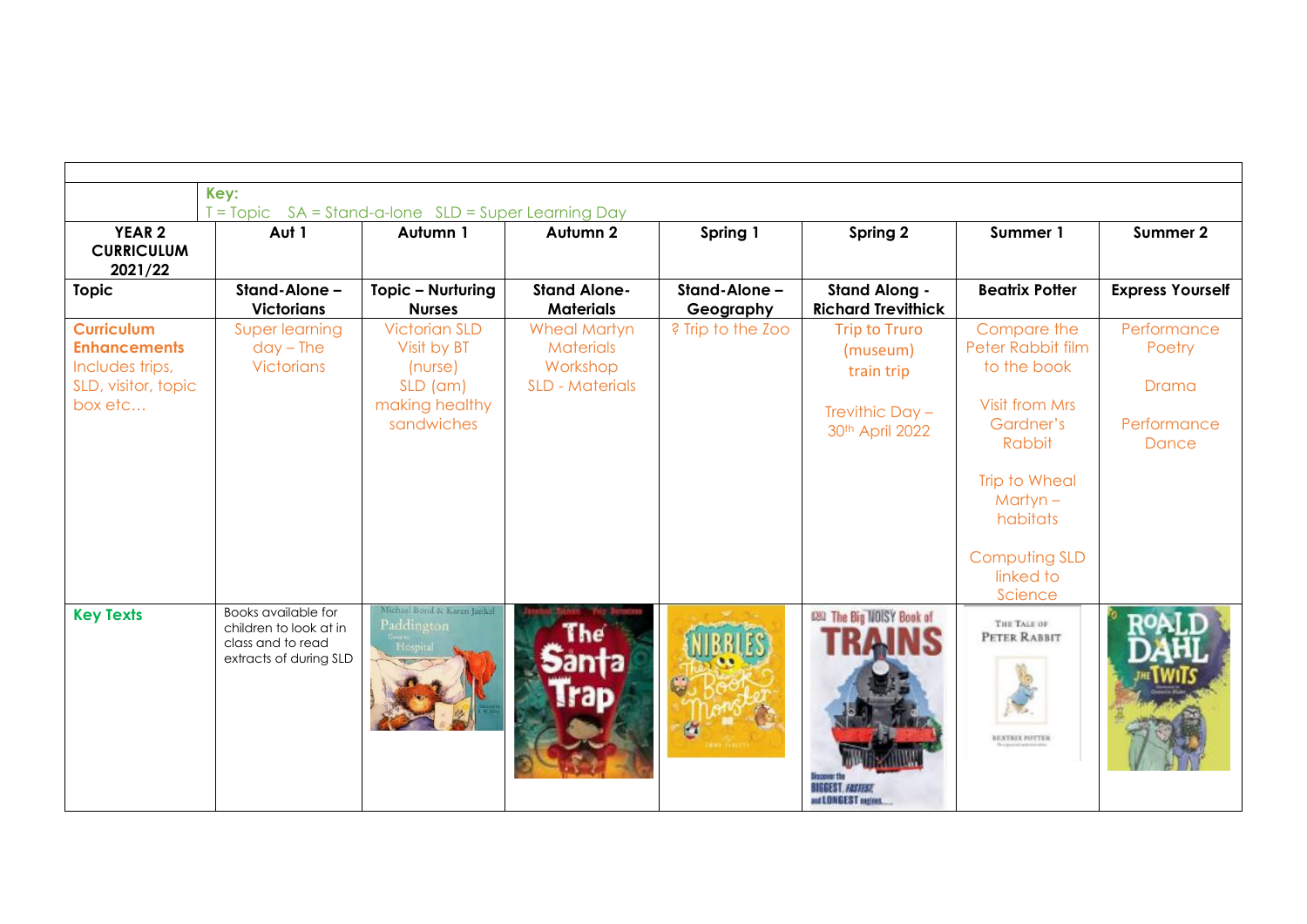| <b>BEYEWITNESS</b><br><b>VICTORIANS</b><br>Major Glad,<br>Major Dizzy<br>oles not k<br><b>Beim Hindis</b><br><b>Contract</b> | The Life of<br>Florence Nightingale<br>Florence<br>Nightingale<br>er Lethbridge<br><b>Humout b</b><br>Garen Donnelly | Information<br>pages about<br>different<br>materials. | THE JOLLY POSTMAN<br>or Other People<br>h Letters<br><b>重度方向 地方</b><br><b>JANET &amp; ALLAN AHLBERG</b> | <b>JOURNEY</b><br>Lower Hards                    | The Tale of<br>Mrs.Tiggy-Winkle<br>BEATRIX POTTER<br>[Thursday] |                                           |
|------------------------------------------------------------------------------------------------------------------------------|----------------------------------------------------------------------------------------------------------------------|-------------------------------------------------------|---------------------------------------------------------------------------------------------------------|--------------------------------------------------|-----------------------------------------------------------------|-------------------------------------------|
| English - 5 day<br>N/A<br>plan writing:<br>(For more<br>coverage detail                                                      | Non<br>$\bullet$<br>Chronologic<br>al Report FN                                                                      | Poetry $-$<br>$\bullet$<br>Materials<br>riddles       | Setting-<br>$\bullet$<br>Literacy Shed<br>(Chaperon<br>Rouge)                                           | Biography-<br>$\bullet$<br>Richard<br>Trevithick | Non Chron<br>Report about<br>Rabbits                            | $Drama - Mr$<br>$\bullet$<br>and Mrs Twit |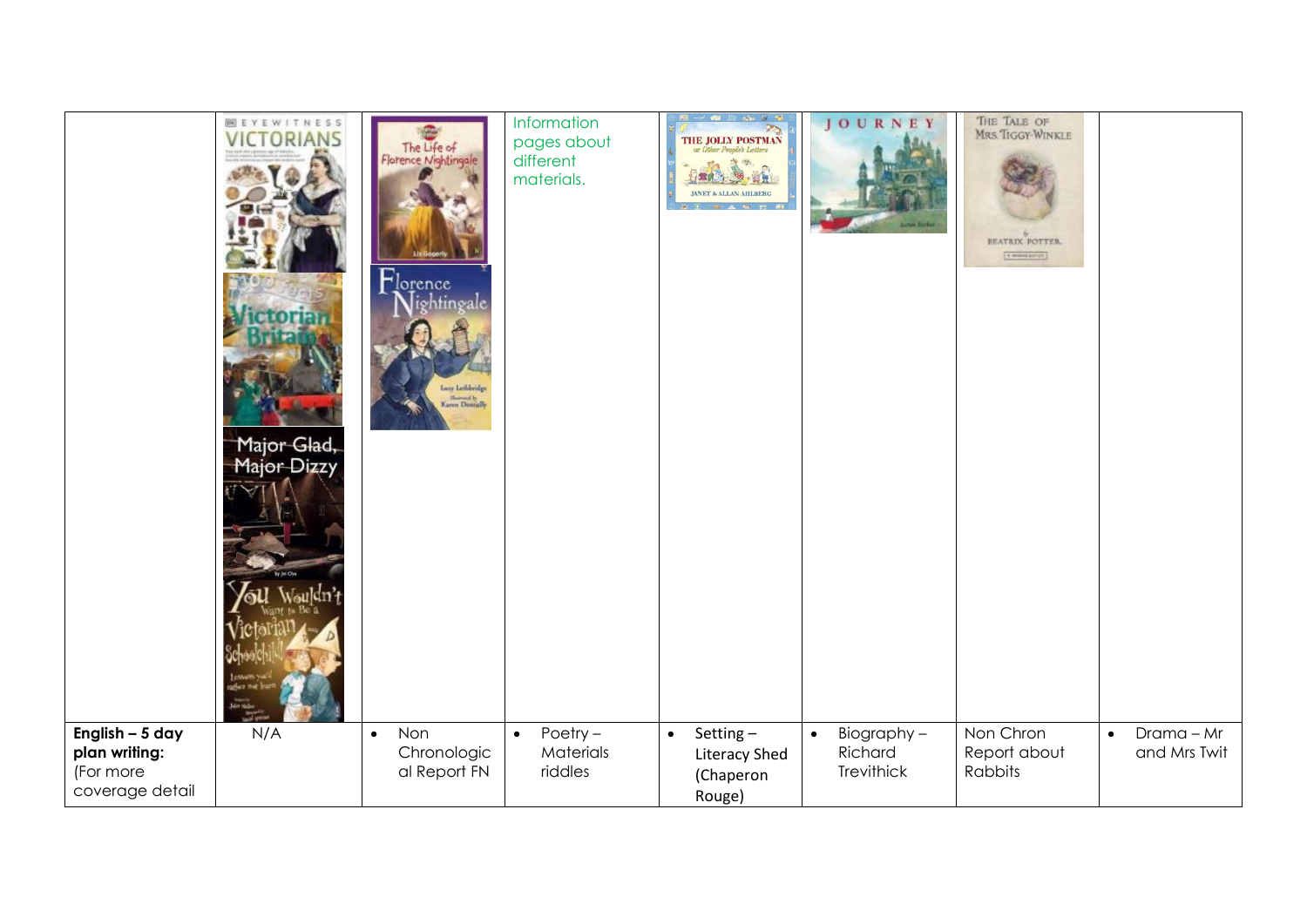| see our yearly<br>English plan.)                                     |                                                                                                                                                                                                                                                                                                  | Narrative -<br>$\bullet$<br>Paddington<br>in Scutari                                                                                                                                                                                        | Character<br>$\bullet$<br>Descriptions<br><b>Bradley</b><br><b>Bartleby and</b><br>Father<br>Christmas | Setting -<br>$\bullet$<br>Mugumareno<br>Village,<br>Zambia<br>Recount of<br>$\bullet$<br>nibbles day<br>Recount of<br>$\bullet$<br>trip to Zoo | Narrative -<br>$\bullet$<br><b>Next</b><br>adventure in<br>Journey                                                                                                                                                                                | Non Chron<br>about<br>Hedgehogs<br>Letter to Mrs<br>Rabbit<br>Reply letter to<br>Mr Mc Greggor | Character<br>$\bullet$<br>Description-<br>Mr Twit<br>Character<br>$\bullet$<br>Description-<br>Mrs Twit |
|----------------------------------------------------------------------|--------------------------------------------------------------------------------------------------------------------------------------------------------------------------------------------------------------------------------------------------------------------------------------------------|---------------------------------------------------------------------------------------------------------------------------------------------------------------------------------------------------------------------------------------------|--------------------------------------------------------------------------------------------------------|------------------------------------------------------------------------------------------------------------------------------------------------|---------------------------------------------------------------------------------------------------------------------------------------------------------------------------------------------------------------------------------------------------|------------------------------------------------------------------------------------------------|---------------------------------------------------------------------------------------------------------|
| <b>Maths</b><br>(For more detail<br>see our school<br>Maths Policy.) | N/A                                                                                                                                                                                                                                                                                              | Number and<br>Place Value                                                                                                                                                                                                                   | Addition and<br>Subtraction /                                                                          | Multiplication<br>and<br>Division                                                                                                              | Fractions                                                                                                                                                                                                                                         | Other $-$<br>Expected<br>Standards                                                             | Measures<br>shape<br>Statistics                                                                         |
| <b>Science</b>                                                       |                                                                                                                                                                                                                                                                                                  | Healthy eating<br>Diet, Exercise<br>and Hygiene                                                                                                                                                                                             | <b>Materials</b>                                                                                       | Animals Inc.<br>Humans                                                                                                                         |                                                                                                                                                                                                                                                   | Living things and<br>their habitats<br>Plants                                                  |                                                                                                         |
| Geography                                                            |                                                                                                                                                                                                                                                                                                  |                                                                                                                                                                                                                                             | <b>Hot and Cold</b><br>Places                                                                          | Mugumareno<br>Village, Zambia                                                                                                                  |                                                                                                                                                                                                                                                   |                                                                                                | Continents and<br>Oceans                                                                                |
| <b>History</b>                                                       | Who were the<br><b>Victorians?</b><br>How is life<br>different for<br><b>Queen Elizabeth II</b><br>compared to<br><b>Queen Victoria?</b><br>Whole day super<br>learning day<br>where children<br>learn a briefly<br>about Victorians<br>and compare<br><b>Victorian times</b><br>to modern times | Who is Florence<br>Nightingale and<br>why is she<br>famous?<br><b>How did</b><br>Florence<br><b>Nightingale</b><br>shape the<br>hospitals we<br>have today?<br>Chn learn key<br>facts about FN<br>and compare<br>her to Mary<br>Seacole and |                                                                                                        |                                                                                                                                                | What was it like to<br>live in Victorian<br>Times ?<br>Why has travel<br>changed from<br>past to present?<br>Why is Richard<br>Trevithick a<br>famous<br>Cornishman?<br>Children review<br>previous learning<br>about Victorians<br>and Victorian | How does<br><b>Breatix's life</b><br>compare to the<br>lives of FN and<br><b>KLS</b>           |                                                                                                         |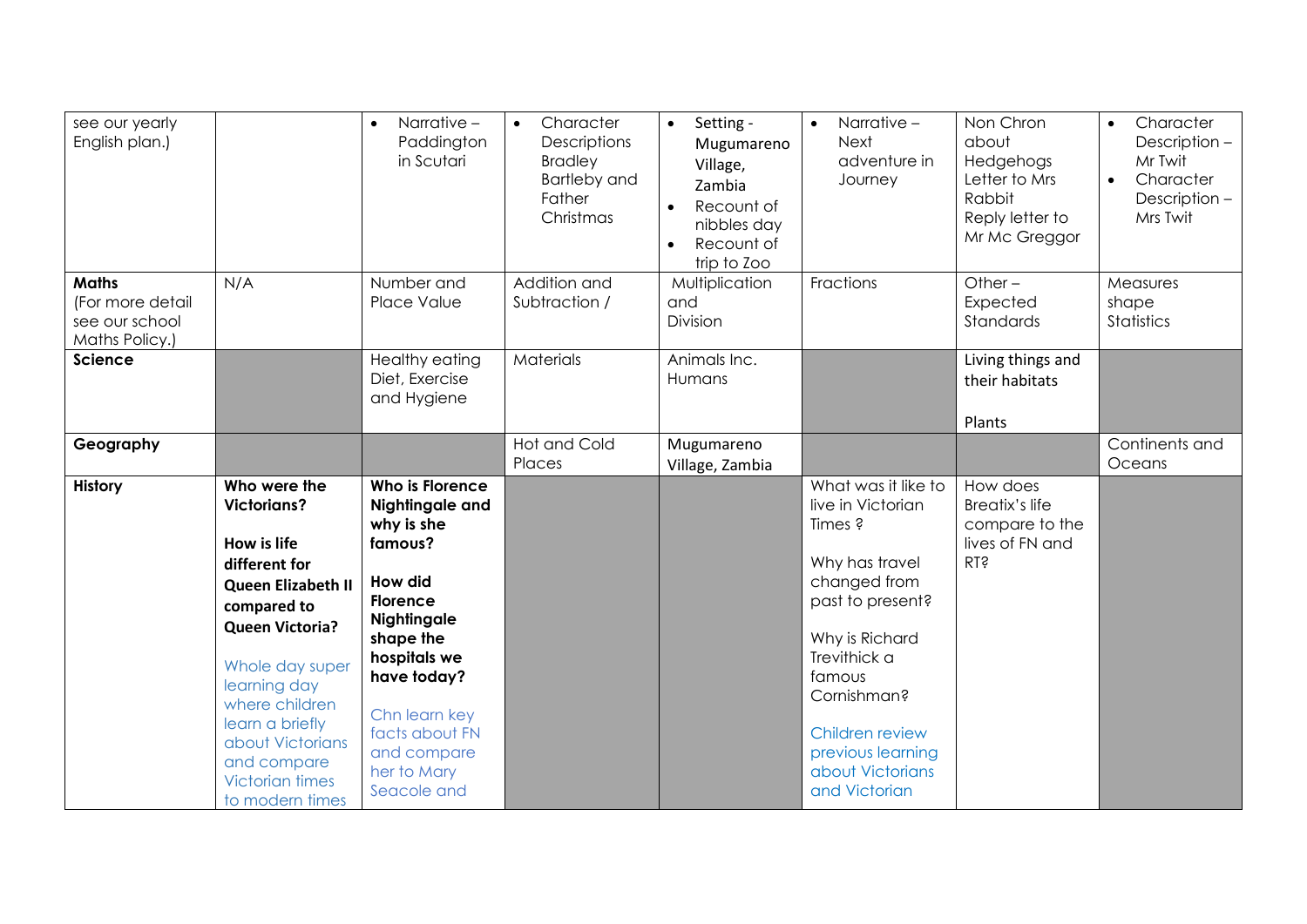|                                                               | and compare<br>QV with QE2 | possibly Edith<br>Cavell. Chn are<br>able compare<br>hospitals now<br>and then and<br>explain why<br>these changes<br>happened.  |                                                                       |                                                                                                                | times and<br>understand why<br>changes in history<br>happen. They<br>know why<br>Cornwall is<br>important in the<br>development of<br>the steam engine<br>and can talk |                                                                      |                                                                                                                    |
|---------------------------------------------------------------|----------------------------|----------------------------------------------------------------------------------------------------------------------------------|-----------------------------------------------------------------------|----------------------------------------------------------------------------------------------------------------|------------------------------------------------------------------------------------------------------------------------------------------------------------------------|----------------------------------------------------------------------|--------------------------------------------------------------------------------------------------------------------|
|                                                               |                            |                                                                                                                                  |                                                                       |                                                                                                                | about why<br>Cornish people<br>celebrate<br>Trevithick day.                                                                                                            |                                                                      |                                                                                                                    |
| Art                                                           |                            |                                                                                                                                  | <b>Formal Elements</b><br>of Art Unit<br>Pattern, texture<br>and tone |                                                                                                                | Art and design<br>Skills including:<br>Sketch books<br>Weaving<br>Clay<br>Claris Cliff<br>Shading<br>Painting<br>Drawing for fun                                       |                                                                      | Human Form<br>inclu:<br>Human<br>Alphabet<br>Skulls<br>Making faces<br>Opie Style<br>Portraits<br>Peg Doll clothes |
| <b>DT</b>                                                     |                            | <b>Designing and</b><br>making a<br>healthy meal                                                                                 | <b>Designing and</b><br>making a moving<br><b>Christmas Card</b>      |                                                                                                                |                                                                                                                                                                        |                                                                      |                                                                                                                    |
| <b>RE</b><br><b>Discovery RE</b><br>2 lessons a half<br>term. |                            | Christianity<br>Is it possible to<br>be kind to<br>everyone all of<br>the time?<br>The good<br>Samaritan<br>The paralysed<br>man | Christianity<br>Why did God give<br>Jesus to the world?               | <b>Islam</b><br>Does praying at<br>regular intervals<br>everyday help a<br><b>Muslim in his</b><br>daily life? | Christianity<br>Is it true that Jesus<br>came back to life<br>again?                                                                                                   | Does going to<br>the Mosque give<br>Muslims a sense<br>of belonging? | <b>Does</b><br>completing Hajj<br>make a person<br>a better Muslim?                                                |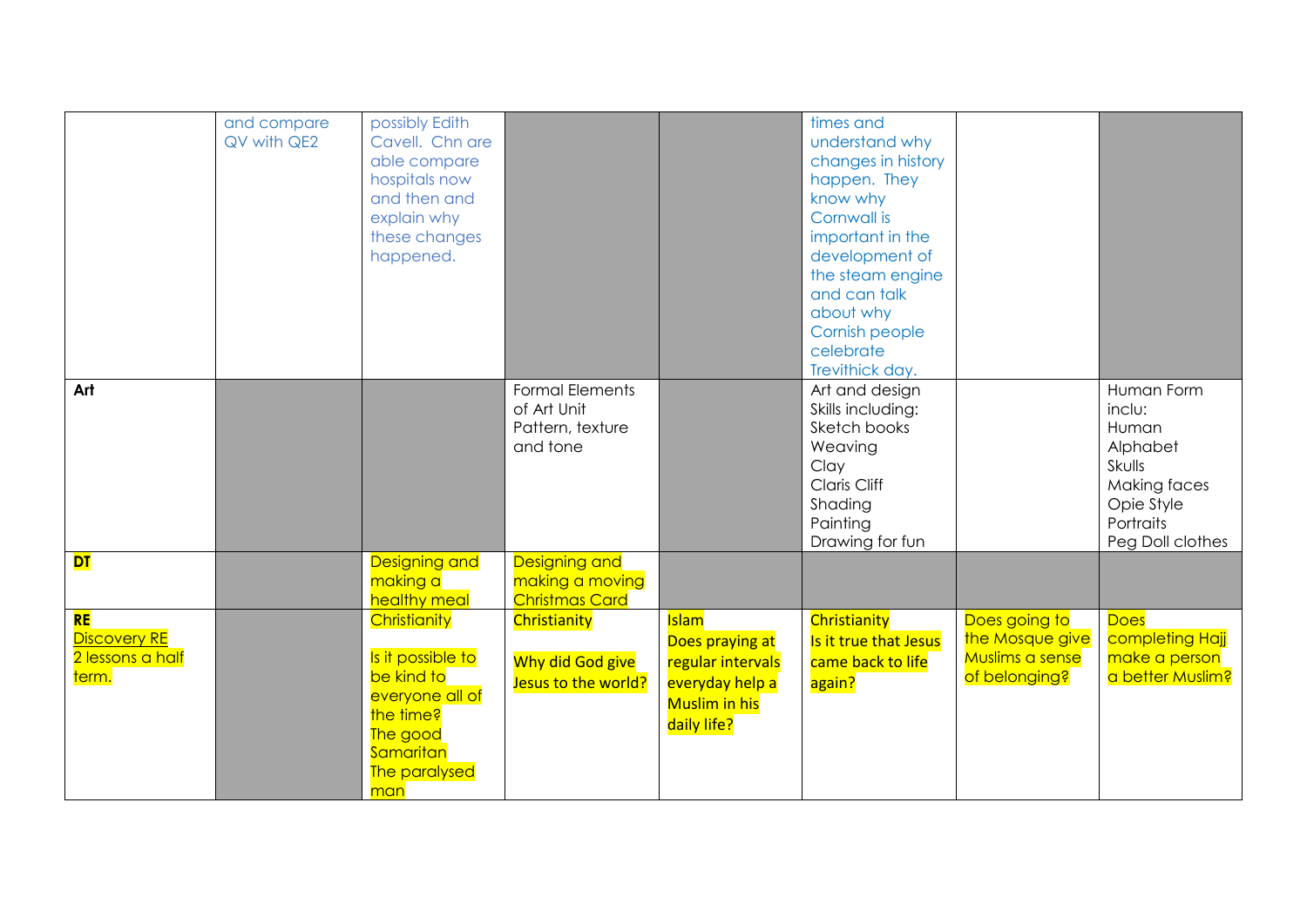| <b>PSHE</b><br>New Scheme 2-3<br>x 50 mins a half<br>term                                                                                                                             | E-safety-See<br>computing<br><b>Basic First Aid</b><br>Horrible hands<br>(BT visit)                                     | $E$ -safety – See<br>Computing x 2                                                            | Keeping our teeth<br>clean (brighter<br>smiles)<br>Big feelings.                                  | <b>Respecting</b><br>uniqueness<br><b>Our communities</b>                                | Learning about<br>work                                                                        | <b>Basic First Aid</b>                                                                        |
|---------------------------------------------------------------------------------------------------------------------------------------------------------------------------------------|-------------------------------------------------------------------------------------------------------------------------|-----------------------------------------------------------------------------------------------|---------------------------------------------------------------------------------------------------|------------------------------------------------------------------------------------------|-----------------------------------------------------------------------------------------------|-----------------------------------------------------------------------------------------------|
| <b>PE</b><br>5 x 30 min lessons<br>a week:<br>M=Real PE Warm<br>Up<br>$=$ Real PE FUNS<br><b>Skills</b><br>$W = Real PE$ Skill<br>Applic.<br><b>T=Traditional PE</b><br>$F =$ Fitness | Everyday safety<br>(SA) REAL PE:<br>Personal Cog.<br><b>Skills</b><br>(SA) Traditional<br>$PE = Basketball$<br>(Twinkl) | (SA) REAL PE:<br>Social Cog.<br>$Skills =$<br>(SA) Traditional PE<br>$=$ Real gym<br>(social) | (SA) REAL PE:<br>Cognitive Cog.<br><b>Skills</b><br>(SA) Traditional<br>$PE = Hockey$<br>(Twinkl) | (SA) REAL PE:<br>Creative Cog.<br><b>Skills</b><br>(SA) Traditional PE<br>$=$ Real Dance | SA) REAL PE:<br><b>Physical Cog.</b><br><b>Skills</b><br>(T) Traditional PE<br>= Kwik Cricket | SA) REAL PE:<br>Health + Fitness<br>Cog.<br><b>Skills</b><br>(SA) Traditional<br>PE Athletics |
| <b>MUSIC</b>                                                                                                                                                                          |                                                                                                                         |                                                                                               | MUSIC with Kari                                                                                   |                                                                                          |                                                                                               | MUSIC with Kari                                                                               |
| <b>COMPUTING</b><br>E-Safety is<br>covered through<br>our PSHE scheme.                                                                                                                | Sharing photos<br>online<br><b>Sharing Pictures 2</b>                                                                   | Online interactions<br>Playing games 2                                                        |                                                                                                   | <b>Basic skills</b>                                                                      | Computer Data and<br>Information SLD-<br>Linked to<br>Science/Maths                           | Computing -<br>Programming                                                                    |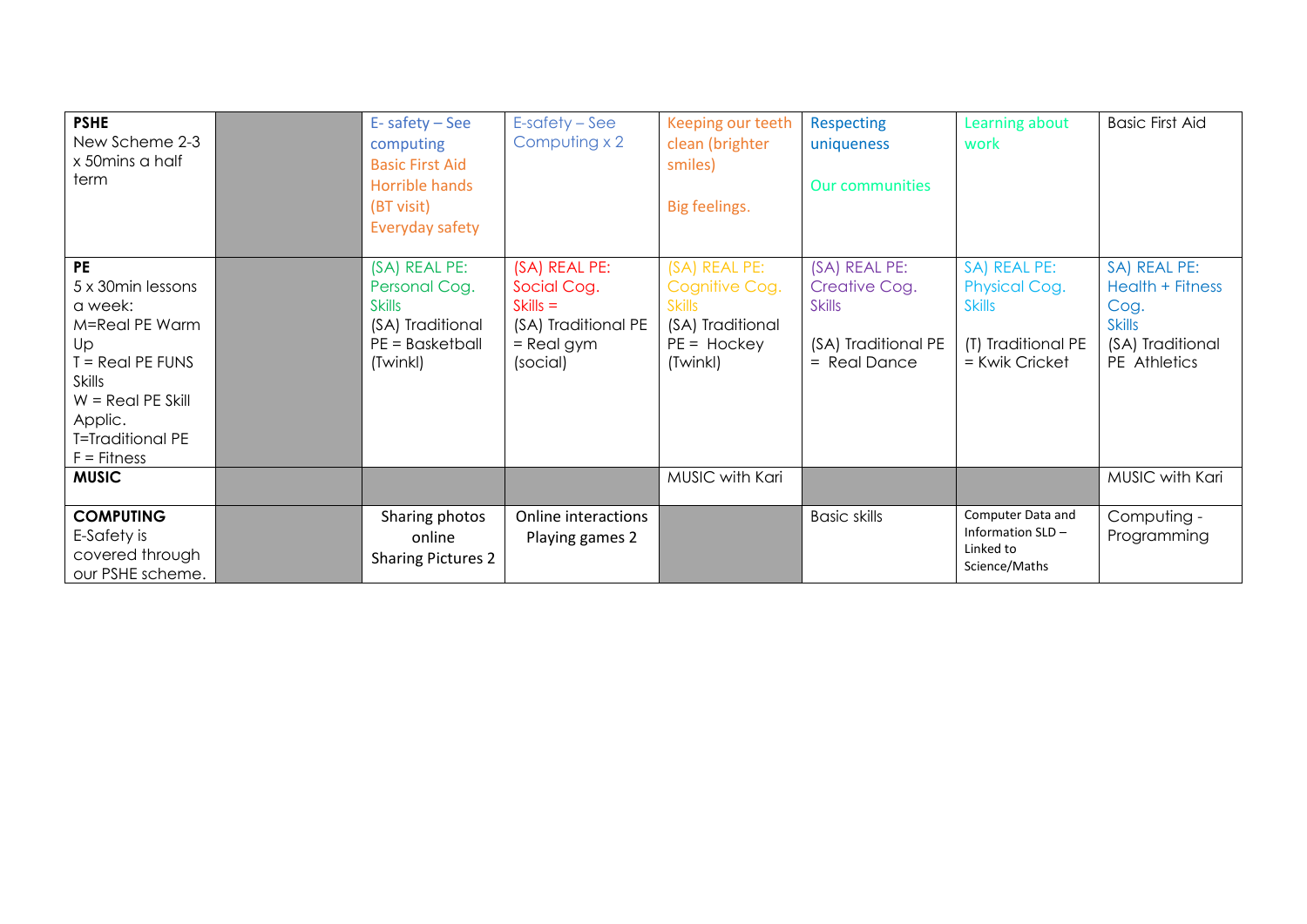## **Coverage of Year 2 Broader Curriculum Plan:**

Year 2 has 4 x 40 minute lessons a week for Broader Curriculum subjects.

Highlight off when completed.

| Autumn 1                                  |                                                                |                                        |                                      |                |  |  |
|-------------------------------------------|----------------------------------------------------------------|----------------------------------------|--------------------------------------|----------------|--|--|
| Week 1 Wed 8th Sep (3<br>days)            | 2 x PSHE (E-safety)                                            | 1 x Super learning day<br>(Victorians) |                                      |                |  |  |
| Week 2 13th Sep                           | 5 x History (Florence<br>Nightingales)                         |                                        |                                      |                |  |  |
| Week 3 20th Sep                           | 3 x History                                                    | 1 x Science                            |                                      |                |  |  |
| Week 4 27th Sep                           | 2 x Science                                                    | 2 x History                            |                                      |                |  |  |
| Week 5 4th Oct                            | 2 x History (Black History<br>Month - Link to Mary<br>Seacole) | $2 \times PSHE$                        |                                      |                |  |  |
| Week 6 11th Oct                           | $2 \times RE$                                                  | $2 \times D 8$ T                       |                                      |                |  |  |
| Week 7 18th Oct                           | 1 x D&T Super Learning<br>(am)                                 | 1 x Maths (claw back from<br>D & T     | 1 x English (Claw<br>back for D & T) | $2 \times$ Art |  |  |
| HALF TERM Mon 25th Oct                    |                                                                |                                        |                                      |                |  |  |
| Autumn 2                                  |                                                                |                                        |                                      |                |  |  |
| Week 1 Tues 2nd Nov (4<br>$\frac{days}{}$ | Art $x$ 3                                                      |                                        |                                      |                |  |  |
| Week 2 8 <sup>th</sup> Nov                | Geography x 4                                                  |                                        |                                      |                |  |  |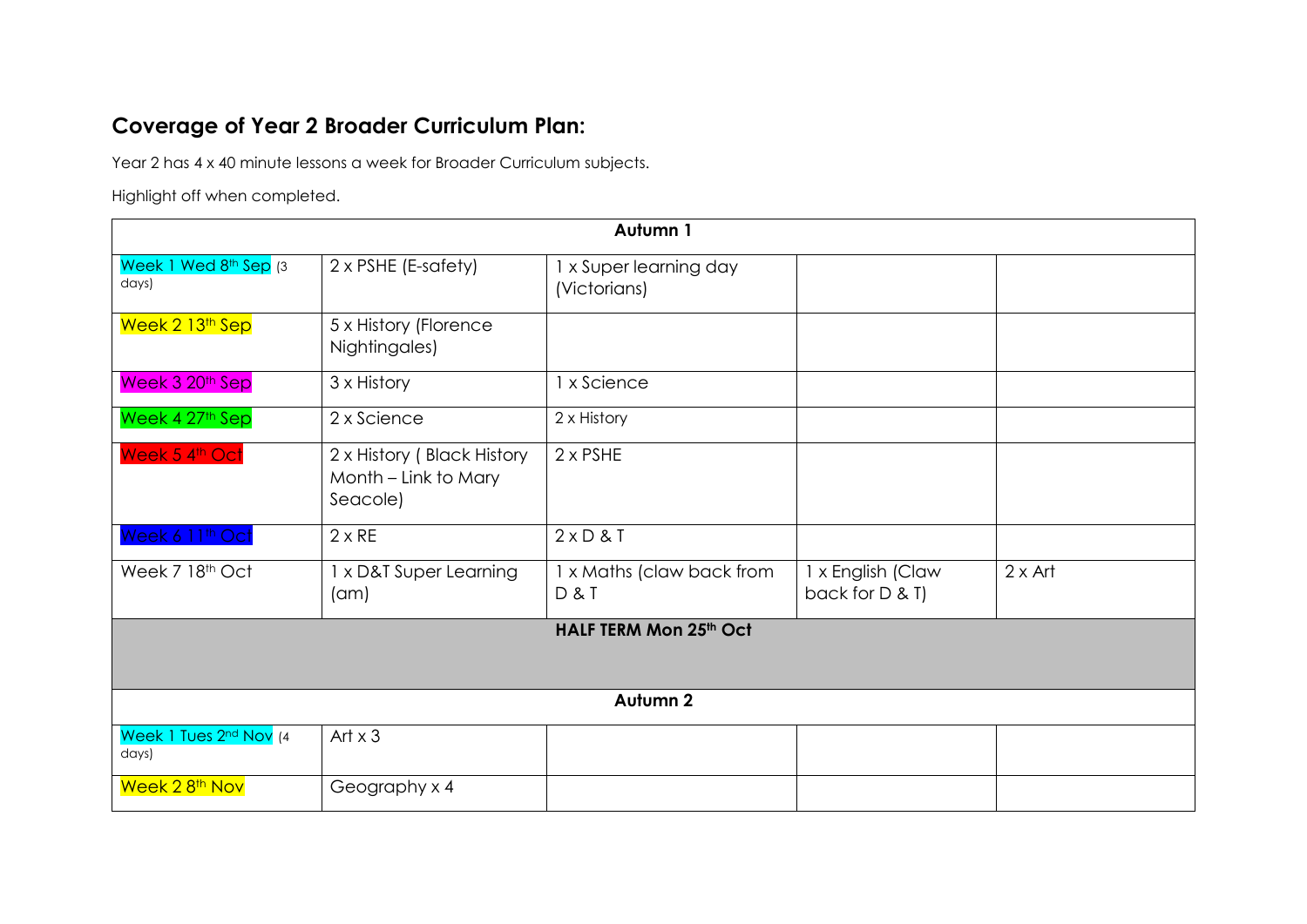| Week 3 15 <sup>th</sup> Nov     | Geography x 4                                  |                                               |                    |                                    |  |  |
|---------------------------------|------------------------------------------------|-----------------------------------------------|--------------------|------------------------------------|--|--|
| Week 4 22 <sup>nd</sup> Nov     | PSHE x 2                                       | $RE \times 2$                                 |                    |                                    |  |  |
| Week 5 29th Nov                 | 1 x SLD (Wheal Martyn) -<br>Materials workshop | 1 x Science (materials<br>workshop follow up) | 1 x Maths catch up | 1 x Science - enquiry<br>questions |  |  |
| Week 6 6 <sup>th</sup> Dec      | 1 x Science SLD                                | 1 x Maths Catch up                            | $2 \times$ Art     |                                    |  |  |
| Week 7 13th Dec                 | $4 \times D 8T$ (1 $\times$ SLD)               |                                               |                    |                                    |  |  |
|                                 |                                                | XMAS HOLIDAYS Mon 20th Dec                    |                    |                                    |  |  |
|                                 |                                                | Spring 1                                      |                    |                                    |  |  |
| Week 1 Tues 4th Jan (4<br>days) | 3 x Geography                                  |                                               |                    |                                    |  |  |
| Week 2 10 <sup>th</sup> Jan     | 3 x Geography                                  | 1 x Music                                     |                    |                                    |  |  |
| Week 3 17th Jan                 | 3 x Geography                                  | 1 x Music                                     |                    |                                    |  |  |
| Week 4 24th Jan                 | $2 \times RE$                                  | 1 x Music                                     | 1 x PSHE           |                                    |  |  |
| Week 5 31st Jan                 | 1 PSHE                                         | 1 x Music                                     | 2 x Science        |                                    |  |  |
| Week 6 7 <sup>th</sup> Feb      | 3 x Science                                    | 1 x Music                                     |                    |                                    |  |  |
| Week 7 14th Feb                 | 3 x Science                                    | 1 x Music                                     |                    |                                    |  |  |
| <b>HALF TERM Mon 21st Feb</b>   |                                                |                                               |                    |                                    |  |  |
| Spring 2                        |                                                |                                               |                    |                                    |  |  |
| Week 1 28th Feb                 | 4 x History _ Richard<br><b>Trevithick</b>     |                                               |                    |                                    |  |  |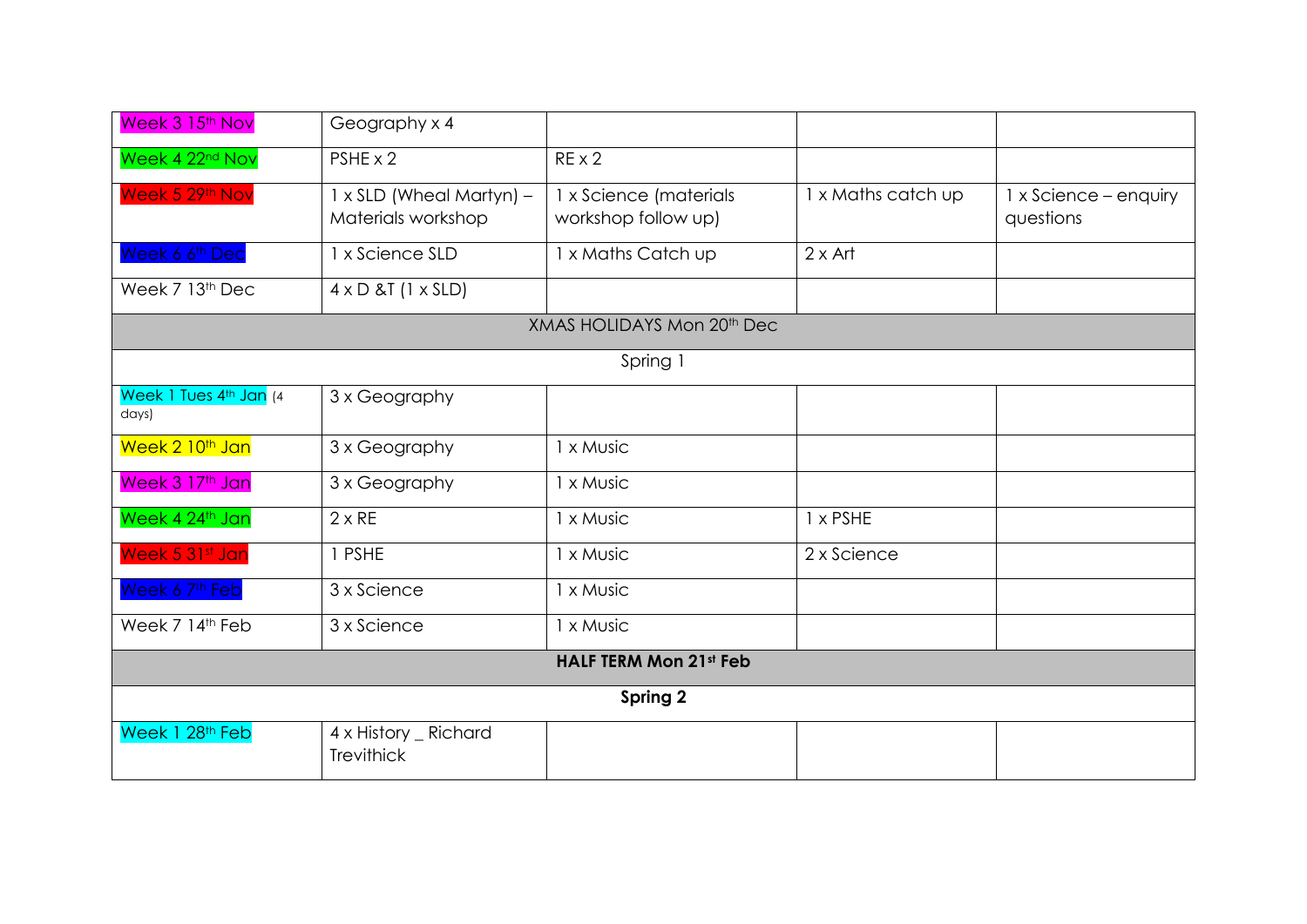| Week 2 7 <sup>th</sup> Mar      | 4 x History (1 SLD)                                          |                                       |               |  |  |  |
|---------------------------------|--------------------------------------------------------------|---------------------------------------|---------------|--|--|--|
| Week 3 14th Mar                 | $2 \times PSHE$                                              | 1 x History                           | 1 x Computing |  |  |  |
| Week 4 21st Mar                 | $4 \times$ Art                                               |                                       |               |  |  |  |
| Week 5 28th Mar                 | $3 \times$ Art                                               | 1 x Computing                         |               |  |  |  |
| Week 6 4th Apr                  | $2 \times RE$                                                | 2 x Computing (basic skills)?         |               |  |  |  |
|                                 |                                                              | <b>EASTER HOLIDAYS Mon 11th April</b> |               |  |  |  |
|                                 |                                                              | Summer 1                              |               |  |  |  |
| Week 1 25th Apr                 | 2 x History                                                  | 2 x Science                           |               |  |  |  |
| Week 2 Tues 3rd May (4<br>days) | 3 x Science - Living<br>things and their habitats            |                                       |               |  |  |  |
| Week 3 9th May                  | 3 x Science - living things<br>and their habitats (1 SLD)    | 1 x Science - Plants                  |               |  |  |  |
| Week 4 16th May                 | $3 \times PSHE$                                              | 1 x Science - Plants                  |               |  |  |  |
| Week 5 23rd May                 | 1 x SLD Computer Data<br>& Information (linked to<br>Science | 1 x Science - Plants                  | $2 \times RE$ |  |  |  |
| <b>HALF TERM Mon 30th May</b>   |                                                              |                                       |               |  |  |  |
|                                 |                                                              | Summer 2                              |               |  |  |  |
| Week 1 6 <sup>th</sup> Jun      | 4 x Geography                                                |                                       |               |  |  |  |
| Week 2 13 <sup>th</sup> Jun     | 4 x Geography                                                |                                       |               |  |  |  |
| Week 3 20 <sup>th</sup> Jun     | $2 \times PSHE$                                              | $2 \times$ Art                        |               |  |  |  |